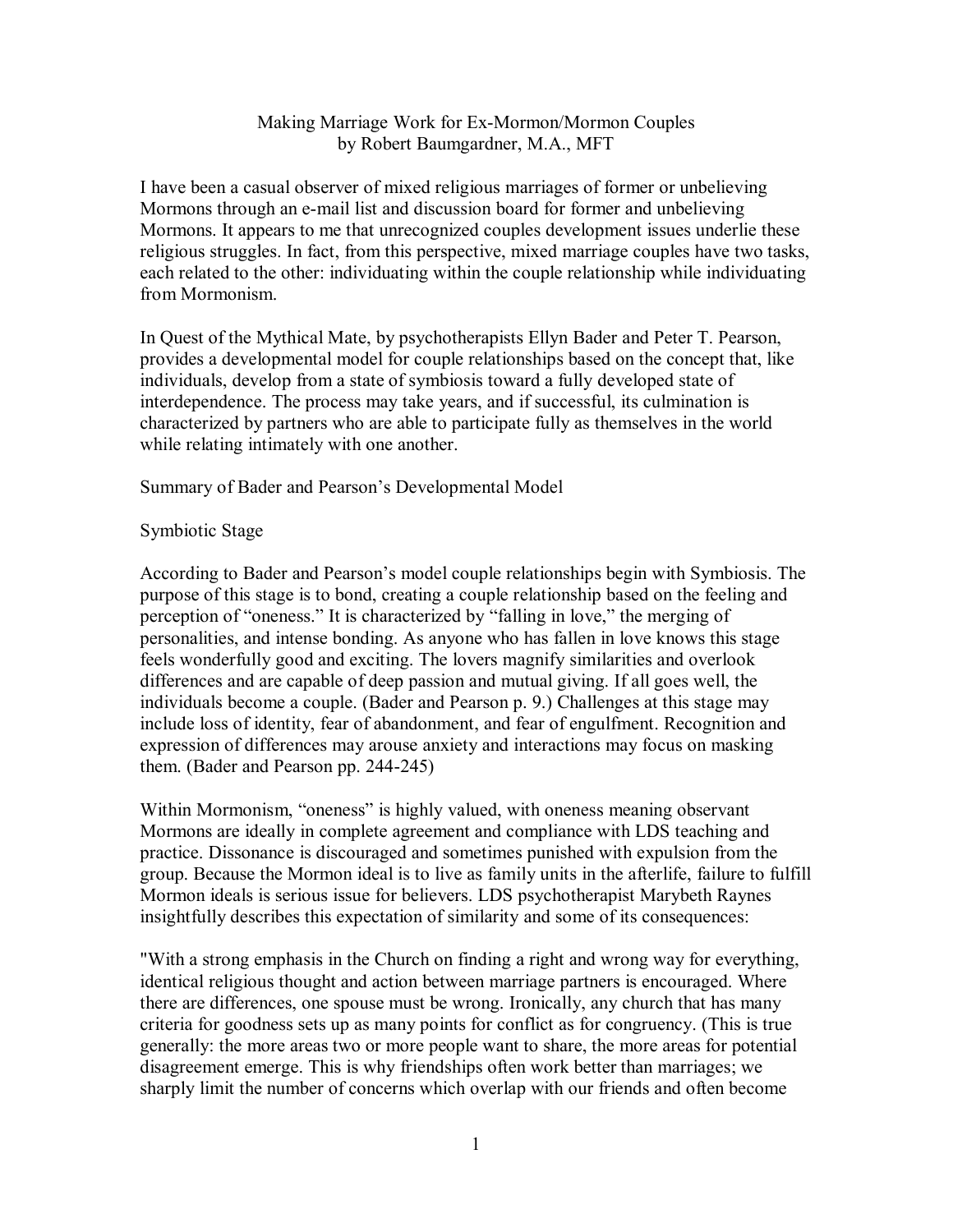really close to only those with whom we agree.) We may be unwittingly sharpening a double-edged sword as we increase the number of rituals and programs a couple must share as a condition for a happy marriage." (Raynes, Marybeth. Issues of Intimacy: A Mixed Religious Marriage, Sunstone Magazine, March 1985, p. 40.)

#### Differentiation

Once the ecstasy of the Symbiotic Stage begins to diminish, the partners begin to see the relationship more objectively and they enter the Differentiation Stage. In the Differentiation Stage, the partners begin to reassert individual boundaries. Partners notice differences and may want to have time alone. At this point, if differentiation happens suddenly or cannot be tolerated by one or both partners, the relationship may end. (Bader and Pearson p. 10) Often one partner begins to differentiate before the other. Challenges at this stage may include the symbiotic partner feeling betrayed and threatened as the other partner begins to differentiate. The differentiating partner may feel guilty for the perceived betrayal and anger at the lack of recognition and acceptance of difference. (Bader and Pearson pp. 246-247)

For Mormon couples, conflicts can arise when a partner individuates from the Mormon faith as well as from the partner. Depending on the degree and kind of change, as well as the believing partner's own views and needs, he or she may feel loss and threat on several levels: personal, familial, social, and existential. Some believing partners may feel betrayed, having entered into the marriage with the understanding that the integrity of the marriage is guaranteed by a shared belief and commitment to Mormonism. The questioning of that belief and commitment may call the marriage into question as well as the integrity of the less-believing or non-believing partner.

# **Practicing**

As differentiation proceeds, the couple enters the Practicing Stage. At this point, partners turn energy away from the relationship and toward their own needs and toward their own interests in the outside world. The defining characteristic of this stage is "I want to be me!" The partners are busy discovering themselves as individuals. They are less attuned to their partner and the relationship. Partners may become self-centered and concerned with their personal power. This stage is marked by conflict. Successful conflict resolution and negotiation skills are needed to maintain the relationship. (Bader and Pearson p. 11) Challenges at this stage are successful conflict management and maintaining empathy and emotional connection. The danger at this stage is irreparable damage to the relationship or its loss. (Bader and Pearson pp. 248-249)

For the questioning or former Mormon, this phase not only entails turning energy to other interests but can and often does entail a transformation of identity, world view, and changes in affiliation and social status. The believing partner may at this time feel frightened and betrayed and also experience an unwelcome change in status within his or her ward due to the partner's changes. The non-believing partner may also feel afraid of losing his or her family and friends and may treat the process of change as a battle that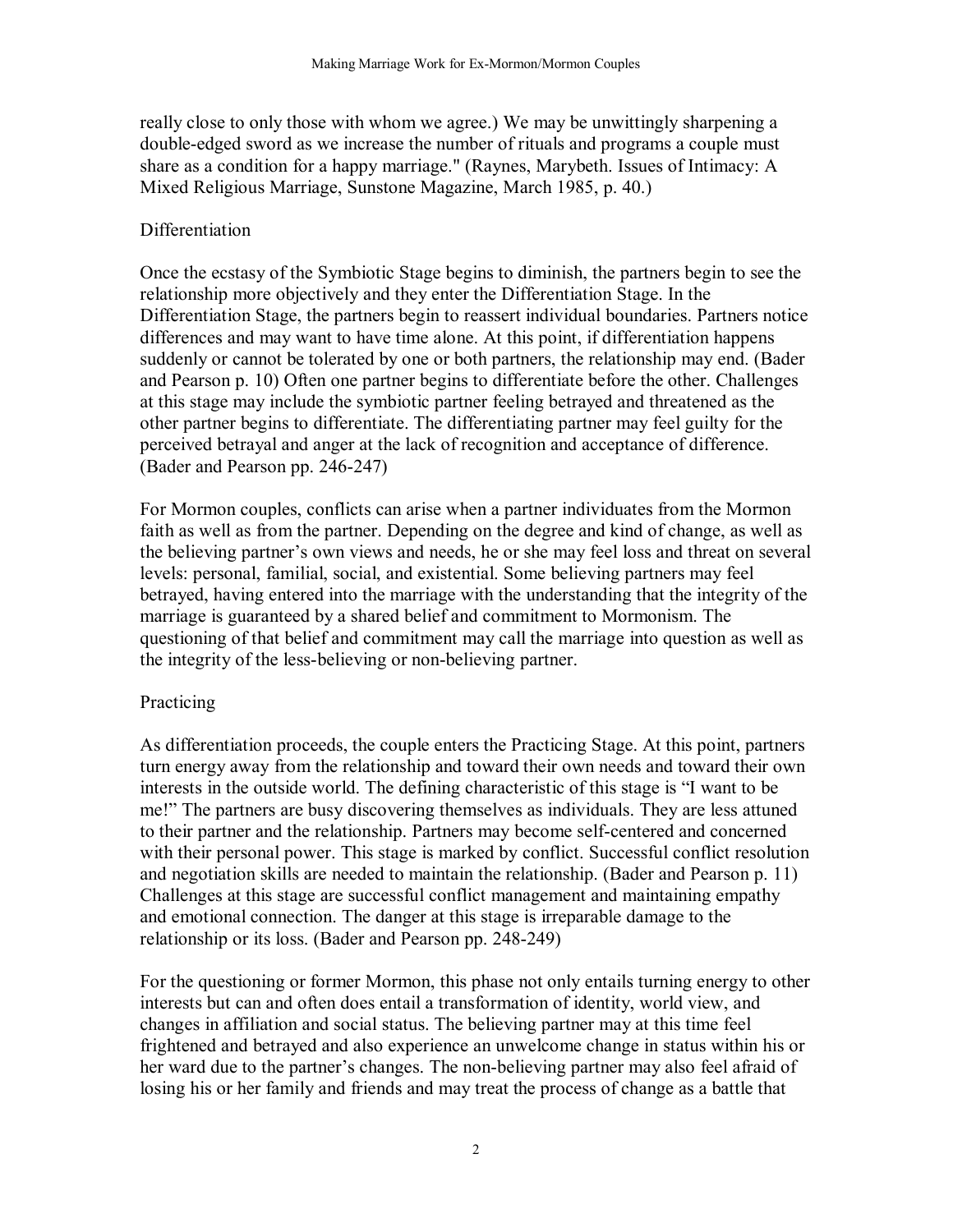has to be won against the partner and social community. He or she may forget that being himself or herself also entails a commitment to allow the partner to also be himself or herself, however the partner defines that, if the relationship is to survive. Because differentiation is hard-won, sometimes at great personal and social cost, a partner who is or appears to be opposing change may be quickly defined as "the enemy."

Each partner may also seek and find sources of personal support in increased church activity or in affiliation with groups critical of Mormonism. While this move is natural and may be helpful for the individual partner, the danger is the couple will feel not only that they have little in common, but they become proxies for conflicting ideologies. Battling over ideological issues can quickly obscure and destroy the deeply personal and vital elements of friendship that underlie and support intimacy and commitment to the relationship.

To prevent or lessen the tendency to define the believing partner as "the enemy" it may be helpful for the couple to set aside or "bracket" religious issues for an agreed-upon time while working on the conflict management skills and to build their "marital friendship." Two sets of conflict management skills are essential: The couple needs avoid behavior destructive to the relationship, especially contempt, criticism (as opposed to complaint), defensiveness, and stonewalling ("the silent treatment"). At the same time, the couple needs to recognize, develop, and use repair skills during and after conflicts to reaffirm commitment to the partner and the relationship.

#### Rapprochement

If things have gone well and the couple has maintained their friendship and each has developed a secure sense of identity, there is a shift again in the relationship towards intimacy and vulnerability while at the same time each partner maintains an independent identity. The relationship holds a balance between "I" and "We." Partners nurture one another consistently and are able to negotiate changes with little threat to the relationship. They can give to one another when it is inconvenient without feeling put upon. (Bader and Pearson pp. 11, 250) Challenges in this stage include finding the right balance between the needs of the individuals and the needs of the relationship. Over-compromise is the main temptation, as the cessation of conflict is pleasant. However, stress comes mainly from outside the relationship rather than from within it. (Bader and Pearson p. 250)

An issue faced by many ex-Mormons is having established a separate identity, sometimes at great cost in personal relationships and social standing, how much can be compromised for the beliefs of the partner and still maintain a sense of identity and integrity? The believing partner, of course, has the same issue. Ideally, in day-to-day practice, the couple develops mutually acceptable ways of addressing the issues presented to them by both the Mormon and non-Mormon world. The challenge is not only to avoid overcompromise but to avoid becoming engaged in ideological battles when new issues arise.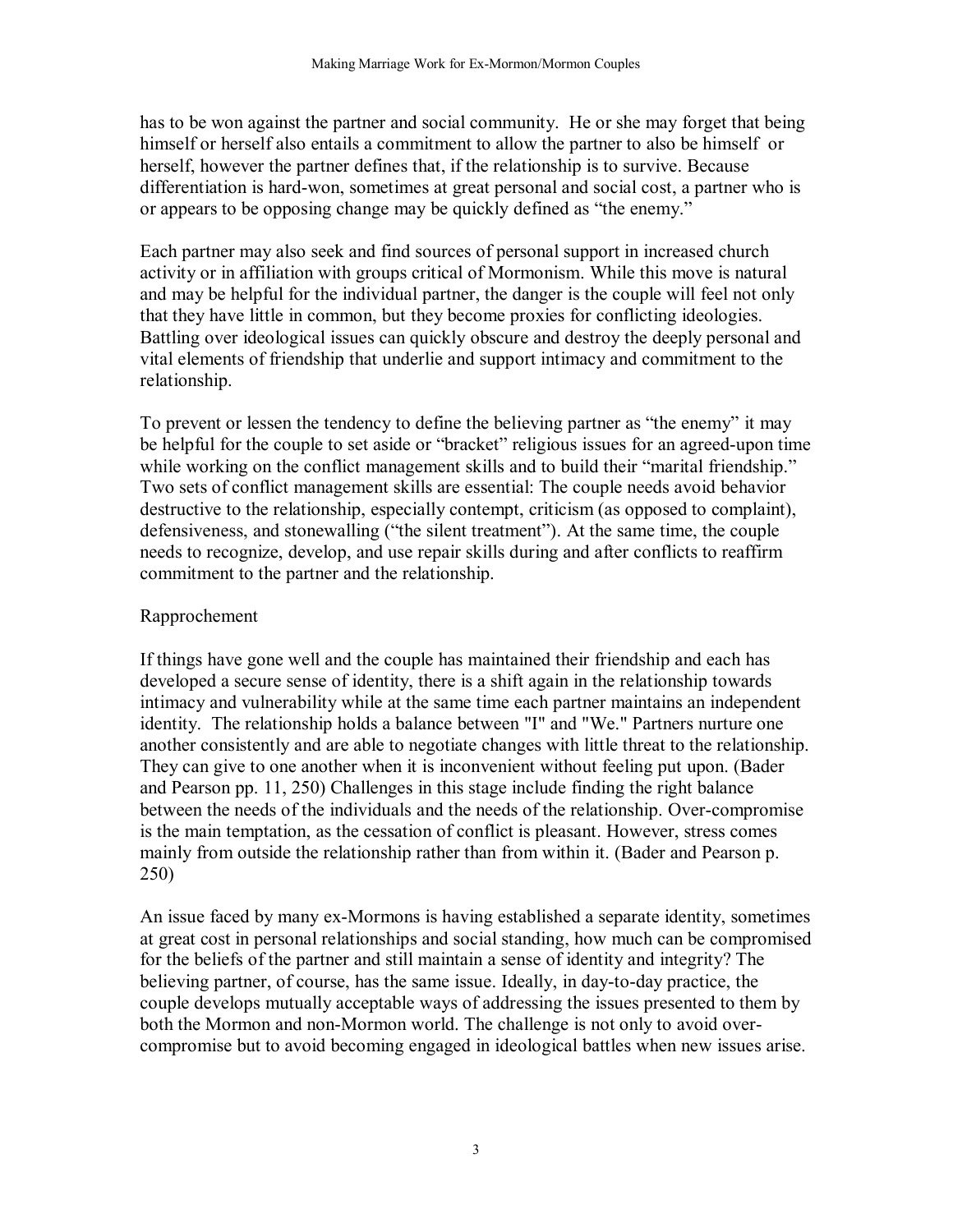The couple will also need to recognize that every long-term, intimate relationship includes intractable problems that can be managed but not resolved. John Gottman's work, again, provides practical research-based information and exercises for doing this, such as postponing problem-solving, taking turns talking about one another's dreams within conflicts, looking for areas of flexibility where couples can work together, and supporting spouses' dreams to the degree possible. (Gottman, Ten Lessons to Transform Your Marriage, chapter 5)

#### Mutual Interdependence

At this stage, the relationship each partner relates more fully to both the outside world and to one another, secure in the knowledge and experienced of being loved and accepted for themselves. The partners are able to reconcile the ideal and perfect with the real. They reach a stage of mutual interdependence in which two mature people relate from the basis of growth, shared interest, vulnerability, and love rather than need. (Bader and Pearson pp. 11-12.)

At this point the couple will have consciously determined how and how much of a role Mormonism will play in their relationship as a couple and for each of them as individuals. They will have largely reconciled the ideal and perfect with the real and the possible. The enjoyment of particular individuals committed to one another will take precedence over commitments to ideologies and fantasies of what "should be."

#### A Few Recommendations

Realize that couples relationships evolve and change, and some conflict is expected in the process. Often one partner will be in the position of changing and the other in the position of trying to "catch up." Conflict does not mean one partner is bad and the other is good or that one is necessarily right and the other wrong.

Find and focus on areas of agreement and mutual interest. Keep communication open and as much as is honestly possible, emphasize what is working, what is positive, and what you appreciate. Satisfying marriages have a positive to negative communication ratio of  $5:1$ .

Articulate disagreement as complaints rather than criticisms. Criticisms attack character, whether of your partner or of your partner's belief system. Complaints focus on behaviors and actions rather than character. Ideally, a complaint could (and would) be presented as a request for positive action (a request to do a different behavior rather than a request to stop a behavior).

Focus on working through differences and creating situations that work for the both of you rather than fighting about "who is right." Beware of becoming a proxy for ideological positions, whether "Mormon" or "Ex-Mormon."